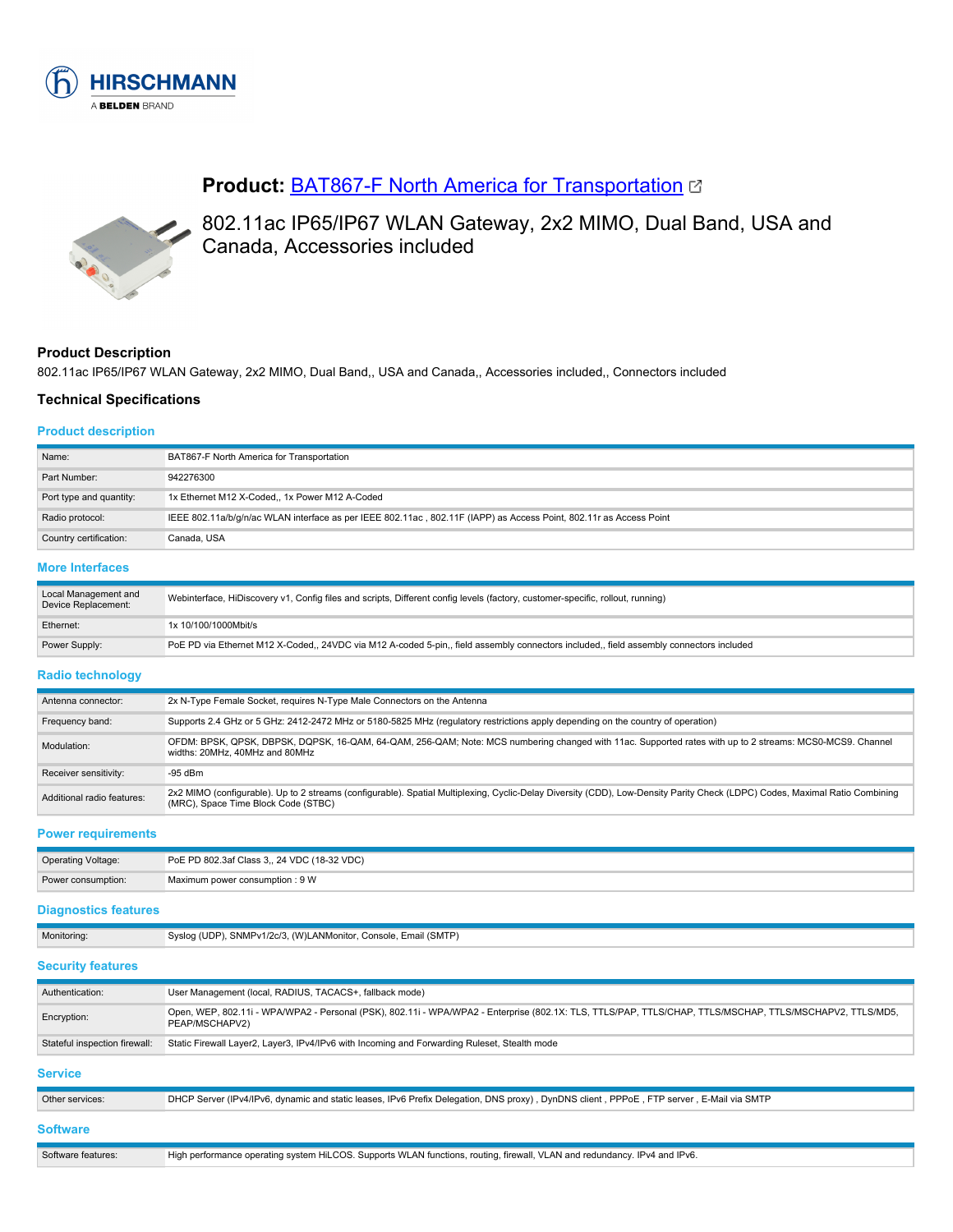| Operating system:     | HiLCOS, stores two separate firmware versions for fallback                                                                 |
|-----------------------|----------------------------------------------------------------------------------------------------------------------------|
| Switching:            | IGMP Snooping, VLAN, Switching over WLAN (Client Briding or P2P)                                                           |
| Redundancy:           | RSTP, VRRP v2                                                                                                              |
| Management:           | Web Interface (HTTPs), IPv4, IPv6, SNMP v1/v2/v3, Console (SSH, Telnet)                                                    |
| Diagnostics:          | System log, reboot log, signal strength, Trace (via Lantools or Console), LEDs, IPerf Server and Client                    |
| Configuration:        | Text file configuration and script, HTTP(s), Console (SSH, Telnet), SNMPv1/2c/3, LANConfig                                 |
| Time synchronisation: | <b>SNTP Client, SNTP Server</b>                                                                                            |
| Routing:              | Static unicast routing, RIP, Multinetting, IP Masquerading, Port Forwarding, Proxy ARP, 1-to-1 NAT, 1-to-N NAT, N-to-N NAT |
| Dynamic routing:      | VRRP v2. BGP, OSPF                                                                                                         |
| Management Software:  | Industrial HiVision, LANConfig,, optional BAT Controller (WLC for AccessPoint mode)                                        |

### **Ambient conditions**

| MTBF (Telecordia SR-332<br>Issue 3) $@$ 25 $°C$ : | 233 Years                           |
|---------------------------------------------------|-------------------------------------|
| Operating temperature:                            | -40-+70 $^{\circ}$ C                |
| Note:                                             | Temperature of the surrounding air. |
| Storage/transport<br>temperature:                 | -40-+70 $^{\circ}$ C                |
| Relative humidity<br>(non-condensing):            | 10-95 %                             |
| Protective paint on PCB:                          | Yes (conformal coating)             |

#### **Mechanical construction**

| Dimensions (WxHxD): | 172 mm x 150 mm x 50 mm                  |
|---------------------|------------------------------------------|
| Housing:            | Metal                                    |
| Mounting:           | Wall mounting                            |
| Protection class:   | IP65/67 (when using matching connectors) |

#### **Approvals**

| Basis Standard:                                | FCC. IC                                                                                                        |
|------------------------------------------------|----------------------------------------------------------------------------------------------------------------|
| Safety of information<br>technology equipment: | IEC/EN 62368-1:2014 + AC:2015 (formerly EN 60950-1), EN 62311:2008                                             |
| Transportation:                                | EN 50121-4:2016                                                                                                |
| Radio:                                         | ETSI EN 300 328:2019 V2.2.2 (2.4GHz), ETSI EN 301 893:2017 V2.1.1 (5GHz), ETSI EN 302 502:2017 V2.1.1 (5.8GHz) |

# **WLAN Access Point**

| Access Point Functionality:              | Yes (Free selection between Access Point, Access Client and Point-to-Point functionality separately in software). Operates as Managed Access Point in combination with a BAT<br>Controller (WLC). PMK Caching, Preauthentication, OKC (Opportunistic Key Caching). |
|------------------------------------------|--------------------------------------------------------------------------------------------------------------------------------------------------------------------------------------------------------------------------------------------------------------------|
| Number of SSIDs:                         | 8 (In parallel for Access Point and P2P mode, exclusively in Client mode)                                                                                                                                                                                          |
| Max. Number of Connected 127<br>Clients: |                                                                                                                                                                                                                                                                    |

#### **WLAN Client**

| Client         | P2P. Client)            |
|----------------|-------------------------|
| Functionality: | Yes (Can be switched in |
|                | n software between AP.  |
|                |                         |

# **WLAN Typical Receive Sensitivity**

| 802.11n, 2.4 GHz, 20 MHz,<br>MCS <sub>0</sub> : | $-93$ dBm |
|-------------------------------------------------|-----------|
| 802.11n, 2.4 GHz, 20 MHz,<br>MCS7:              | $-76$ dBm |
| 802.11n, 5 GHz, 20 MHz,<br>MCS <sub>0</sub> :   | $-93$ dBm |
| 802.11n, 5 GHz, 20 MHz,<br>MCS7:                | $-73$ dBm |

# **Scope of delivery and accessories**

| Accessories to Order<br>Separately: | External antennas; Cables 2m, 5m, 15m;,; 2x Antenna (BAT-ANT-N-3AGN-IP67); 1x 50 Ω terminating resistor                                                                                                                                                                                                                                                                         |
|-------------------------------------|---------------------------------------------------------------------------------------------------------------------------------------------------------------------------------------------------------------------------------------------------------------------------------------------------------------------------------------------------------------------------------|
| Scope of delivery:                  | Device, safety instructions, dust protection caps,, outdoor safety instructions,, 2x Antenna (BAT-ANT-N-3AGN-IP67), 1x 50 Ω terminating resistor, Field attachable Gigabit Ethernet<br>connector "X"-coded (942 083-001), M12 power supply pluq (ELKA 5012 PG7),, Field attachable Gigabit Ethernet connector "X"-coded (942 083-001), M12 power supply pluq<br>(ELKA 5012 PG7) |

#### **Further Instructions**

Product Documentation: https://www.doc.hirschmann.com